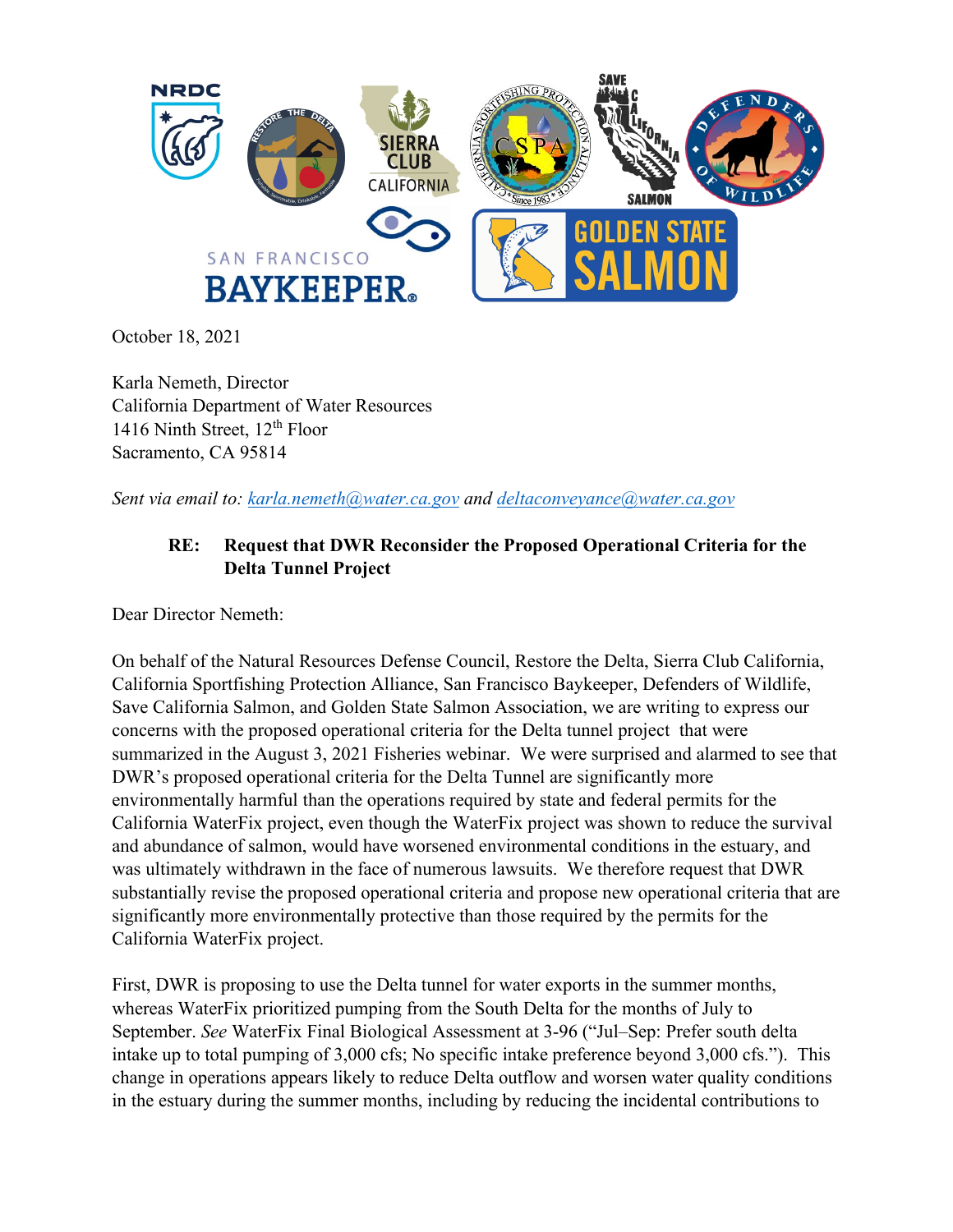Delta outflow that result from water transfers. As well as harming fish and wildlife that depend on outflow during the summer months, this operational change appears likely to increase the frequency and extent of harmful algal blooms and harm to other legal users of water, including farms and cities in the legal Delta. *See id*. at 3-86 ("The PA operations include a preference for south Delta pumping in July through September months to provide limited flushing flows to manage water quality in the south Delta.").

Second, DWR's operational criteria for the Delta tunnel does not include requirements to reduce pumping from the South Delta (less negative Old and Middle River flows ("OMR")), whereas WaterFix required less negative OMR during the winter and spring months in order to help mitigate some of the new environmental harm caused by diversion through the new tunnels. *See id.* at 3-85 to 3-86. Moreover, DWR's current operational criteria would allow more negative OMR flows than were permitted in WaterFix, using OMR criteria in the Incidental Take Permit for the State Water Project. Several of our organizations are challenging that permit in state court because of its failure to adhere to the best available science and other requirements of the California Endangered Species Act.

| <b>OMR Required by Month</b> | <b>WaterFix</b>            | <b>Delta Tunnel (proposed)</b>   |
|------------------------------|----------------------------|----------------------------------|
| & Water Year type            |                            |                                  |
| January and February         |                            | $-6,250$ cfs if there is         |
| Wet                          | $0 \text{ cfs}$            | "measurable precipitation" in    |
| Above Normal                 | $-3,500$ cfs               | the Central Valley and D-        |
| <b>Below Normal</b>          | $-4,000$ cfs               | 1641 is not controlling,         |
| Dry & Critically Dry         | $-5,000$ cfs               | otherwise -5,000 cfs (all        |
|                              |                            | water years)                     |
| March                        |                            | $-6,250$ cfs if there is         |
| Wet & Above Normal           | $0$ cfs                    | "measurable precipitation" in    |
| Below Normal & Dry           | $-3,500 \text{ cfs}$       | the Central Valley and D-        |
| Critically Dry               | $-3,000$ cfs               | 1641 is not controlling,         |
|                              |                            | otherwise -5,000 cfs (all        |
|                              |                            | water years)                     |
| April and May                | Ranges from -2,000 cfs to  | Ratio of San Joaquin River       |
|                              | $+2,000$ cfs, depending on | inflow to exports ranges from    |
|                              | Vernalis inflow            | 1:1 (critically dry year) to 4:1 |
|                              |                            | (wet and above normal years)     |
| June                         | Ranges from -3,500 cfs to  | $-6,250$ cfs if there is         |
|                              | $+2,000$ cfs, depending on | "measurable precipitation" in    |
|                              | Vernalis inflow            | the Central Valley and D-        |
|                              |                            | 1641 is not controlling,         |
|                              |                            | otherwise -5,000 cfs (all        |
|                              |                            | water years)                     |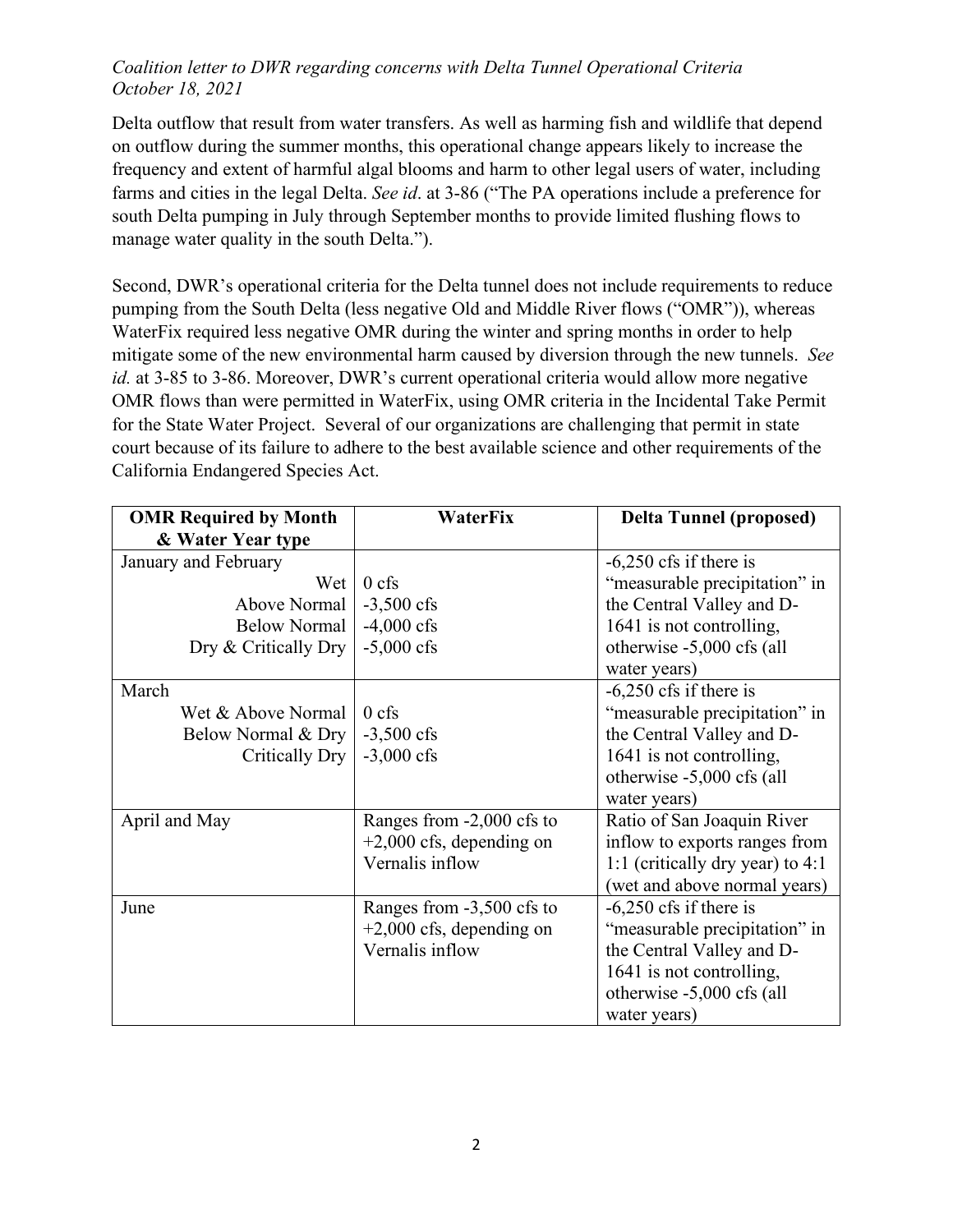Third, DWR's proposed bypass flow criteria for the Delta tunnel is significantly weaker than what was required by the permits for Water $Fix$ .<sup>[1](#page-2-0)</sup> The Delta tunnel criteria only allows for two pulse protection events when salmon are migrating through the Delta, only applies those pulse protection criteria during the months of December to April (which fails to protect fall run Chinook salmon and other salmon that migrate in May and June), and allows unlimited pumping even during periods when peer reviewed scientific studies show it would reduce salmon survival through the Delta. In contrast, the permits for WaterFix rejected criteria similar to those now proposed for the Delta tunnel and instead required "unlimited pulse protection," meaning that diversions in the North Delta had to cease when salmon were migrating through the Delta and applied these pulse protection criteria from the months of December through June. *See* NMFS Biological Opinion for WaterFix at 100, 731-732, 751. The permits for WaterFix also established that full pumping was allowed when flows at Freeport were greater than 35,000 cfs. *See id*. at 731-732. These bypass flows and pulse protection measures were required because water diversions from the North Delta significantly reduce the survival of juvenile salmon migrating through the Delta when flows are less than 35,000 cfs. *See id*.; *see also* Perry et al 2018.

| <b>Bypass Flow Criteria for</b> | WaterFix              | <b>Delta Tunnel (proposed)</b> |
|---------------------------------|-----------------------|--------------------------------|
| the North Delta Tunnel          |                       |                                |
| <b>Intakes</b>                  |                       |                                |
| Number of "pulse protection"    | Unlimited             | $\overline{2}$                 |
| events where pumping ceases     |                       |                                |
| to protect migrating salmon     |                       |                                |
| Instream flow level when        | 35,000 cfs            | $26,285$ cfs for 2 pulse       |
| pumping is unlimited            |                       | protection events              |
| (offramp)                       |                       | 18,750 cfs after 2 pulse       |
|                                 |                       | protection events              |
| Months when pulse               | December through June | December to April              |
| protection applies              |                       |                                |

Finally, DWR's proposed Delta outflow criteria for the Delta Tunnel project is the same as the criteria included in the Incidental Take Permit, even though that permit shows that these outflow criteria will reduce the abundance of Longfin Smelt (which is listed as threatened under the California Endangered Species Act and is at near record lows of abundance). *See* California Department of Fish and Wildlife, Incidental Take Permit for the State Water Project, Appendix 7 at 75. Moreover, these criteria mean that the Delta tunnel is likely to significantly reduce Delta outflow during the winter months (December to March), harming other species as well, including salmon. Years of scientific data and studies demonstrate the need to increase Delta outflow during the winter and spring months, and in 2018 the State Water Resources Control Board explained that the staff proposal would significantly increase Delta outflow in the long overdue

<span id="page-2-0"></span><sup>&</sup>lt;sup>1</sup> Many of our organizations have significant concerns with this general approach of modifying bypass flow requirements based on monitoring for fish presence, which is likely to significantly underestimate the harm that will be caused to migrating salmon and other native fish species.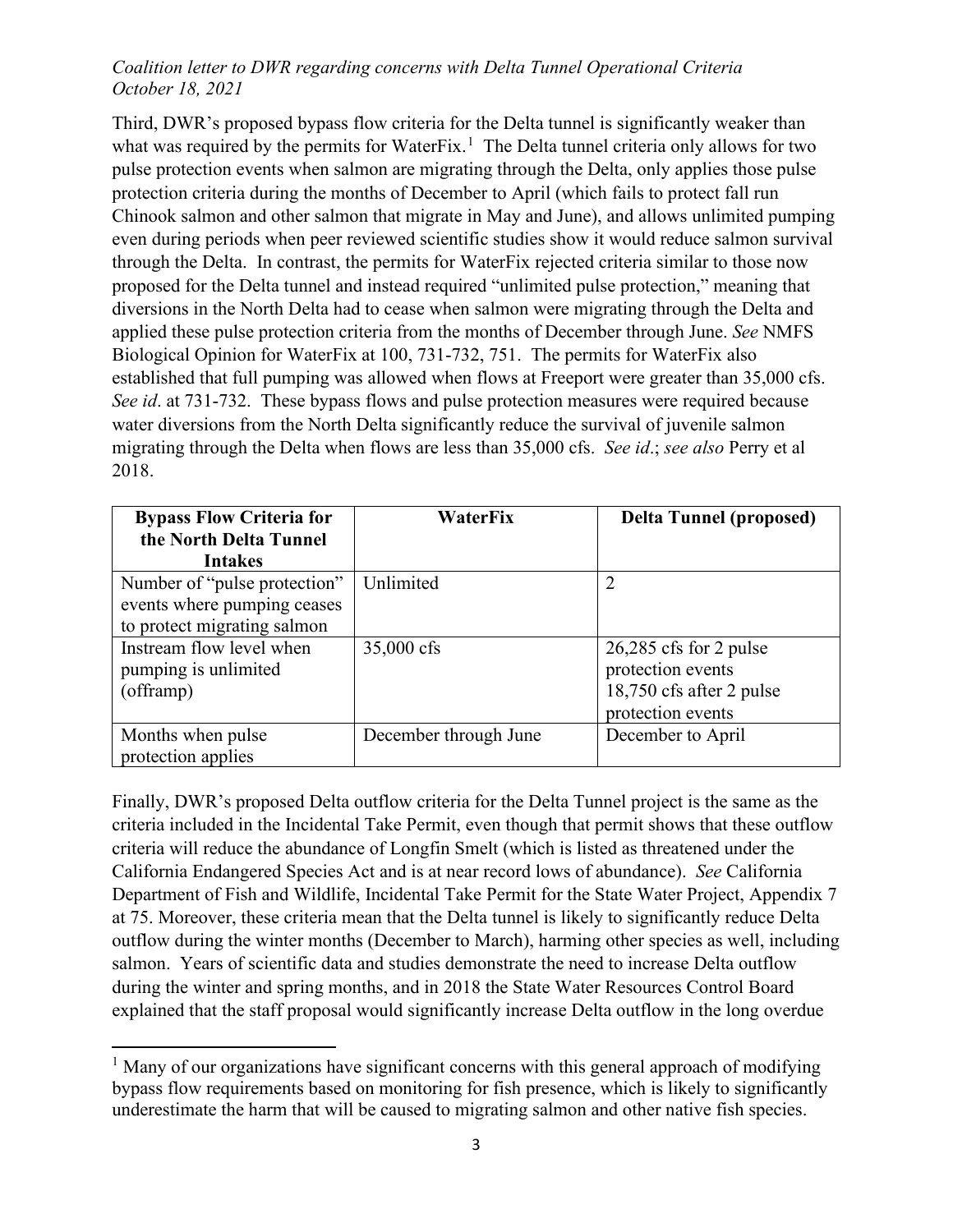update of the Bay-Delta Water Quality Control Plan. DWR's failure to include any increases in Delta outflow in the proposed operating criteria – instead proposing to reduce Delta outflow – is inconsistent with the best available science.

Analyses of the California WaterFix project showed that the project was likely to reduce the survival and abundance of salmon and other fish species listed under the state and federal Endangered Species Acts. *See, e.g.*, NMFS Biological Opinion for WaterFix at 795-796, 799- 802 (reduced abundance of winter-run Chinook salmon under WaterFix as compared to the No Action Alternative); *id*. at 758-761 (concluding that WaterFix would reduce the survival of all salmon runs migrating through the Delta in the months of October through June). Moreover, the State Water Resources Control Board has a legal duty to protect fall-run Chinook salmon and other species that are not protected under the State and federal Endangered Species Acts, and the Board has the authority and legal duty to consider protections that are significantly stronger than those acts in order to maintain fish in good condition, achieve the salmon doubling objective in the water quality control plan, and provide reasonable protection of fish and wildlife.

Despite the fact that WaterFix would have worsened conditions for native fish species that live or migrate through the Delta, DWR has proposed operating criteria for the Delta tunnel project that will significantly increase the impacts to native fish species and further reduce their survival and abundance compared to WaterFix. Our native fish and wildlife cannot survive such additional impacts, and there is no scientific basis for proposing operational rules that are less protective than those required for the WaterFix project – indeed, a water rights permit from the State Water Resources Control Board will almost certainly require stronger environmental protections than what is required by the ESA and CESA.

In addition, the proposed operating criteria for the Delta tunnel project are likely to worsen water quality for all beneficial uses in the Delta, including contributing to the proliferation of harmful algal blooms, and further reduce fish populations available for subsistence fishers and Northern California Tribes. As a result, the Delta Tunnel project is likely to cause significant negative impacts for Northern California's environmental justice communities.

We therefore urge DWR to reconsider the proposed operations criteria for the Delta tunnel project.

Thank you for consideration of our views.

Sincerely,

Dang Flee

Doug Obegi Barbara Barrigan-Parrilla Natural Resources Defense Council Restore the Delta

arigan (Tamilla